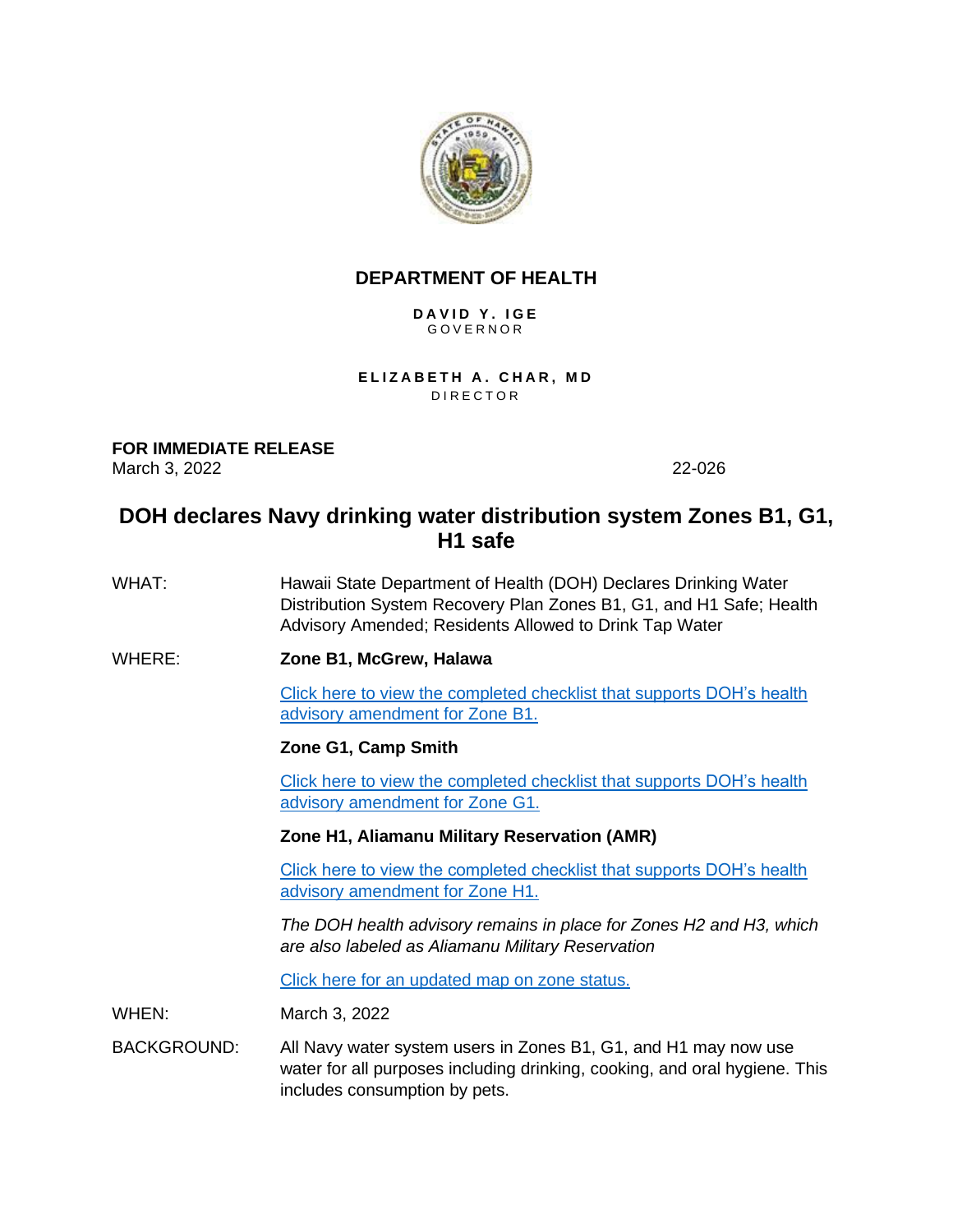**The Navy water system's source water is coming from the Navy's Waiawa Shaft.** The Waiawa Shaft water has been tested to verify that it is safe to drink. The Navy's Red Hill Shaft, which is contaminated, has been disconnected from the water system.

DOH and U.S. Environmental Protection Agency (EPA) subject matter experts completed a final review of all sample data and how the Navy water system maintains operations to ensure safe drinking water.

DOH and EPA oversaw months of work to provide individuals and families in Zones B1, G1, and H1 with assurance of safe drinking water. This included overseeing flushing operations to confirm that the Navy followed flushing and testing protocol to verify that contamination was removed from the drinking water system.

One sample collected from a home in Zone B1 initially tested above the DOH Incident Specific Parameter for bis(2-ethylhexyl)phthalate, also known as di(2-ethylhexyl)phthalate or DEHP. The home was re-flushed and re-sampled. Subsequently, all sampled homes and buildings meet DOH's DEHP screening level of 6 parts per billion.

An independent, third-party laboratory incorrectly reported the presence of bis(2-chloroethyl)ether (BCEE) in samples in Zones B1 and H1. The Interagency Drinking Water System Team (IDWST) investigation determined, in agreement with the laboratory, that the initial BCEE results were a false-positive. As members of the IDWST, EPA and DOH concur with this conclusion. The IDWST resampled all locations where BCEE was initially detected. The laboratory reviewed the original samples and the new samples and did not detect BCEE in any of them.

The IDWST's joint plan to draw samples from more than 900, or at least 10% of homes, and 100% of schools and child development centers on the overall Navy water system provides accurate data in determining that the water in all homes and buildings is safe. Additional homes and buildings will be sampled as part of a long-term monitoring plan.

The decision to amend the health advisory and declare the water in Zones B1, G1, and H1 safe was made after DOH's multiple lines of evidence confirmed that no contamination is B1, G1, and H1. DOH's investigation showed:

#### **Reported sources of contamination are contained**

• The Navy's Red Hill Shaft is physically disconnected from the Navy water system.

#### **Source water from the Waiawa Shaft is safe to drink**

• Sample results show the water meets State and Federal regulations and project screening levels of the incident specific parameters.